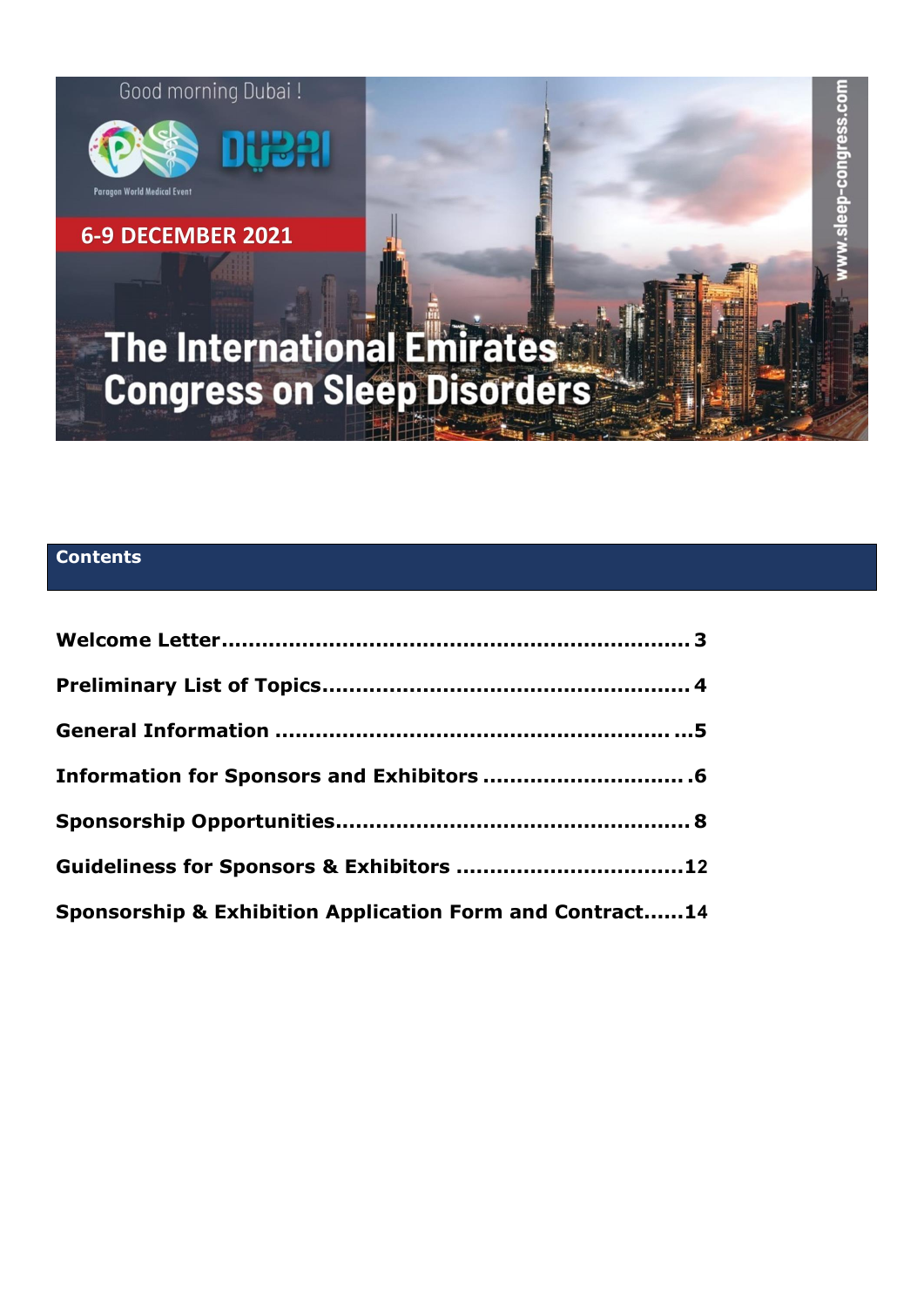

# **Welcome Letter from the Sleep Congress President**

# **Dear Colleagues,**

For many years, Professor Chabolle and Sichel have presided the "Franco Israeli Congress on Sleep and Sleep Apnea".

This year, we have the privilege of being received by Professor Al Houqani in

Dubai in order to foster discussions and exchanges on Sleep disorders.

The DNA of this congress lays on three axes: Academic, Experience-Sharing and Innovation.

It also keeps its multidisciplinary aspect and oncology joins the topics which will be discussed. Professor Al Houqani, Professor Chabolle, Professor Sichel and Doctor Toledano will be pleased to welcome you in **Dubai from the 6th to the 9th of December 2021 at the Le Meridien Dubai Hotel & Conference Centre - Le Meridien Fairway.**

Lectures and presentations of the most updated research and workshops are

part of the agenda as well as the visit of a local sleep center.

This congress will bring together: ENTs, **Sleep Medicine Physicians, Pulmonologists, Cardiologists, Oncologists, Endocrinologists, Neurologists, Dentists, Physicians, Researchers, Scientists and**

# **Startups.**

**We are pleased to invite you to sponsor as Symposium/ workshop sponsor and/or as an exhibitor. As our industry, partners are an integral and very important part of the congress we will work closely together with you to ensure strong visibility and provide you with a of opportunities to interact with the delegates and deliver your key message to the audience. We will be most happy to tailor your sponsorship according to the needs and style of your organization. All sponsors receive the highest recognition for their support of the conference.**

# **Looking forward to looking forward to welcoming you in Dubai!**

# **Organizing Committee**

*DR. MOHAMMED AL HOUQANI* Co - Chair, UAE

*PROF. FREDERIC CHABOLLE* Co - Chair , France

*PROF. JEAN YVES SICHEL* Co - Chair ,Israel

*DR. ALAIN TOLEDANO* Co – Chair, France

*DR. URI ALKAN* Scientific Director, Israel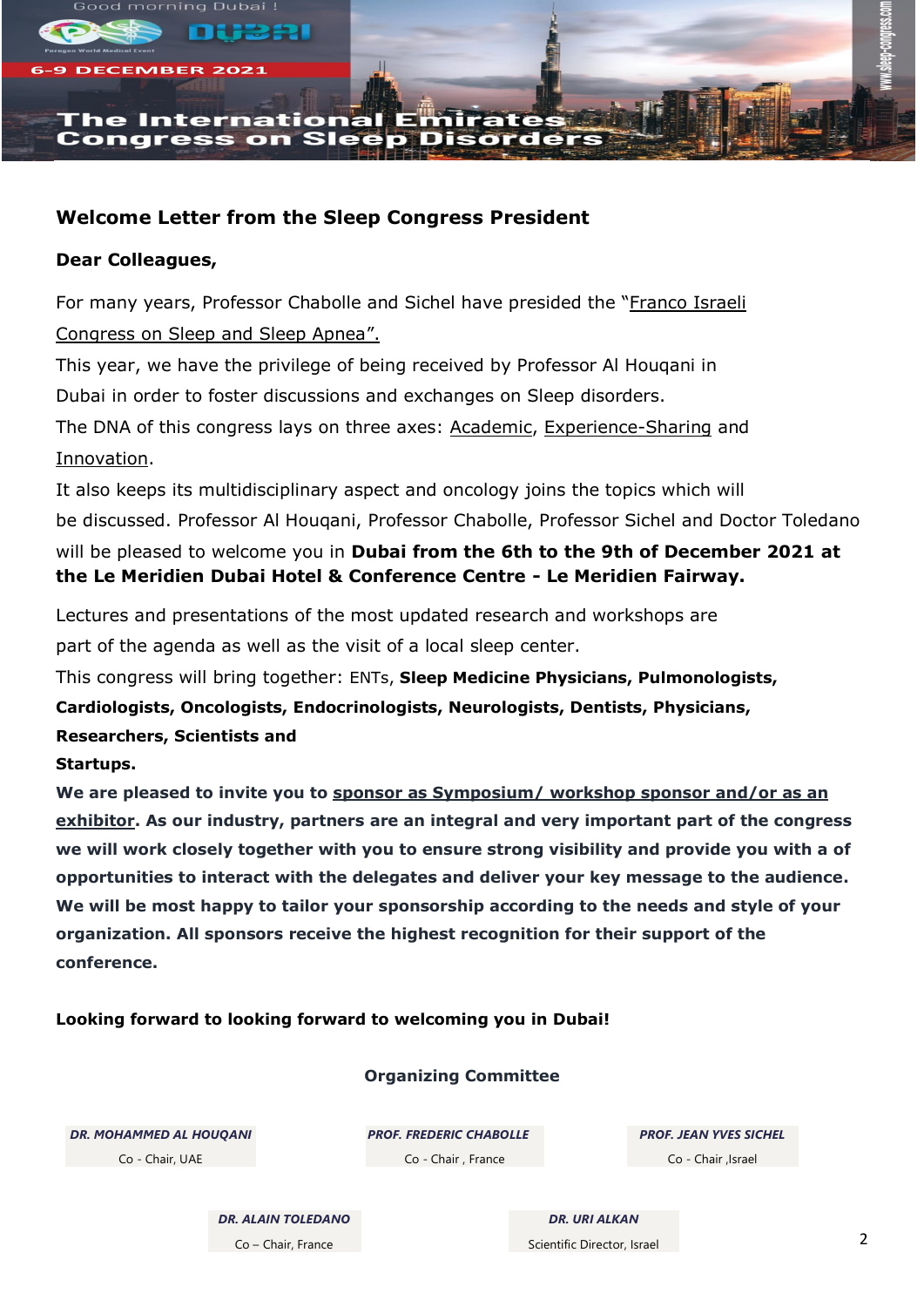

# **Congress Topics**

- Malignancy and sleep disooders
- SAOS Diagnostics
- Surgery for OSAS and DISE
- Sleep and Dreams in Religion
- OSA and Comorbidities
- SAOS PAP therapy
- Opening/Closing
- Round table: OSA & COVID19
- Insomnia & Hypersomnia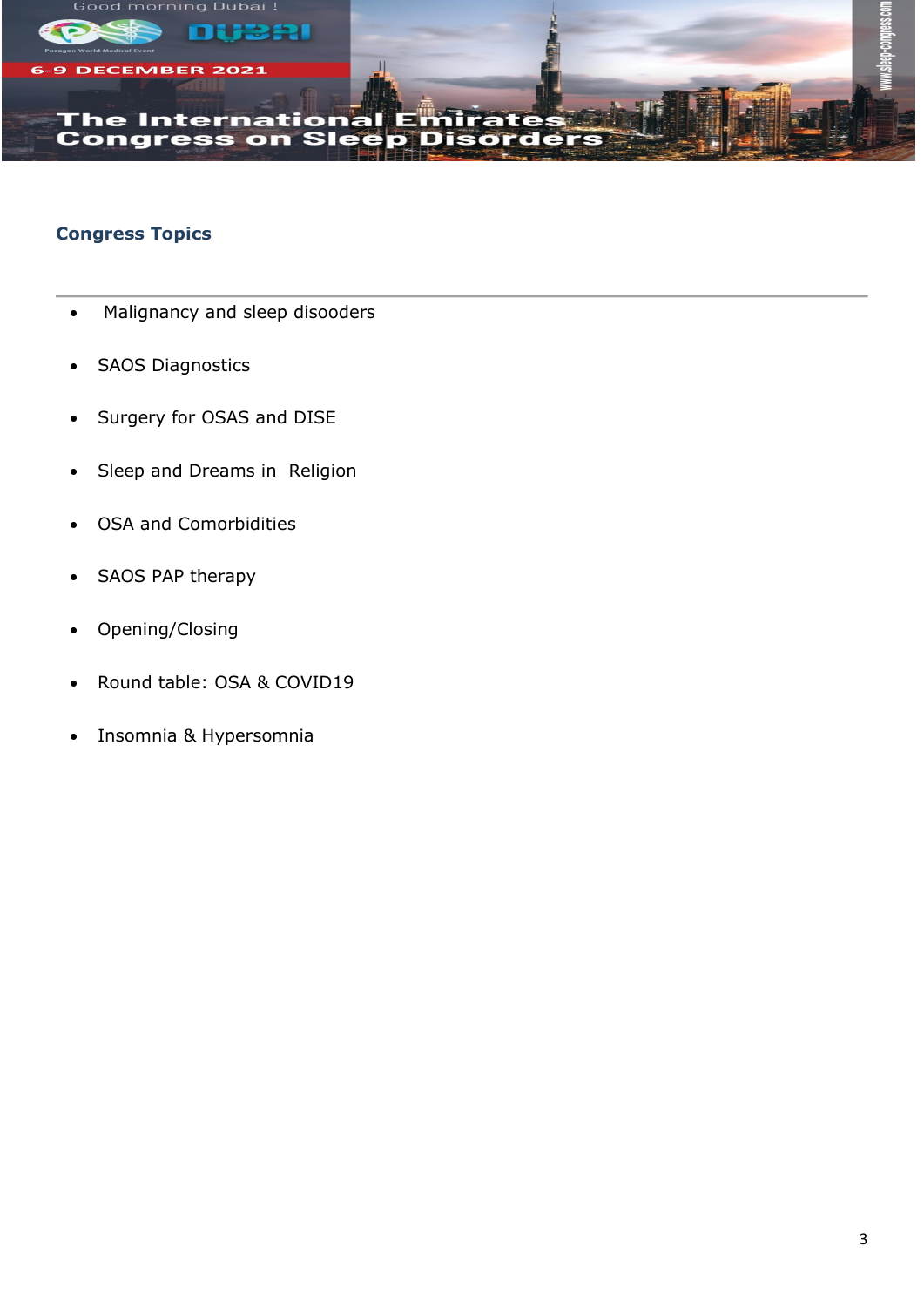



#### **The International** ., **Congress**  $\mathbf{on}$ Sle

221

# **General Information**

**Dates**

6-9 December, 2021

# **Venue**

**Le Meridien Dubai Hotel & Conference Centre - Le Meridien Fairway**

**Program time** : United Arab Emirates (GMT+4)

# **Language**

The official language of the Congress is English

# **TELEPHONES & ELECTRICITY**

The country code for Dubai is +971.

For Dubai and all places within United Arab Emirates the associated plug type is G, which is the plug that has three rectangular pins in a triangular pattern. Dubai operates on a 230V supply voltage and 50Hz.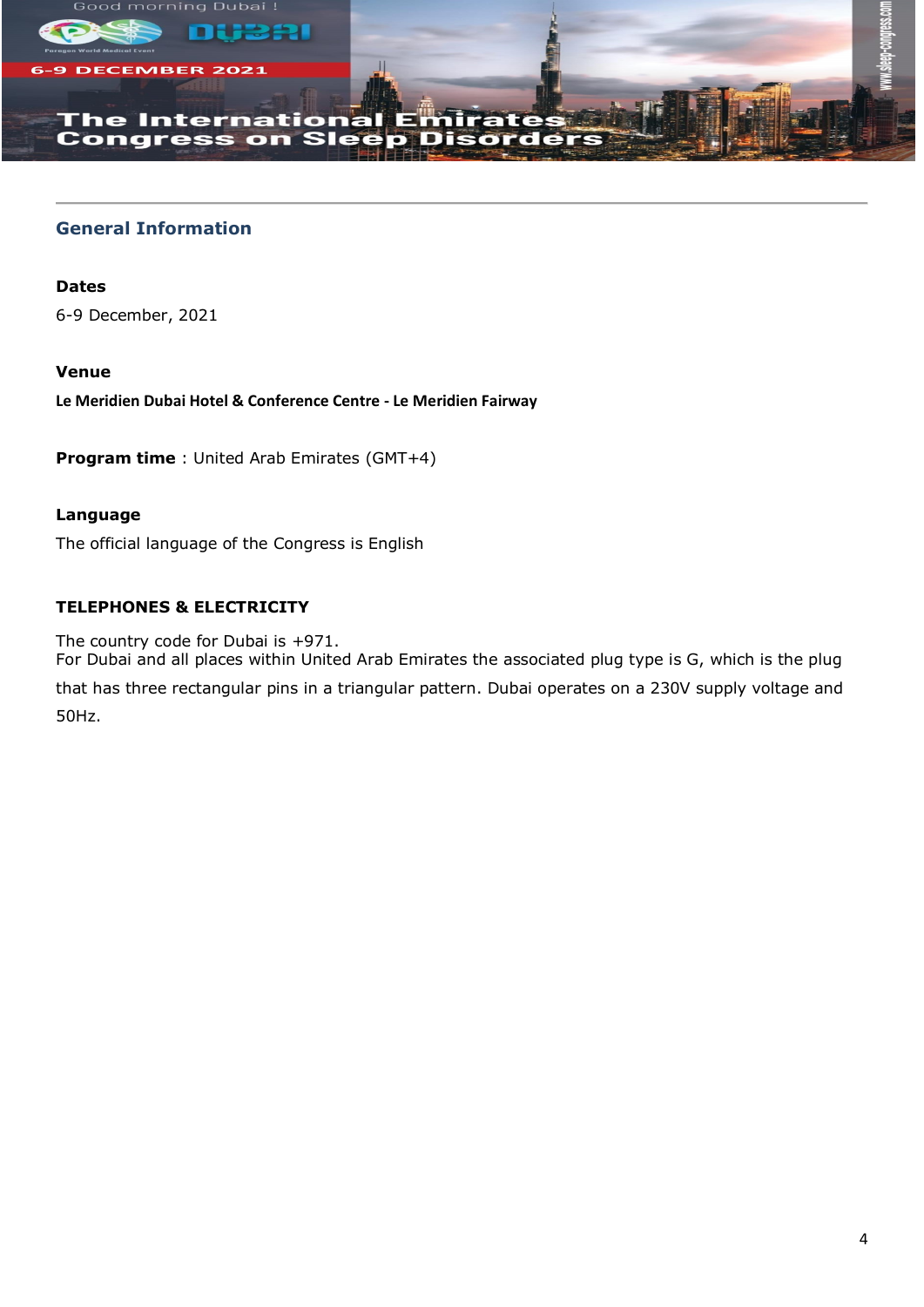

# **Information for Sponsors and Exhibitors**

# **Application for Sponsorship**

Application for Sponsorship can be made in writing with the enclosed booking form to: Ms. Reut Portugal ,Paragon Group 18, Avenue Louis-Casai, 1209 Geneva, Switzerland Tel: +41 (0)22 533 0948 ; Mobile: +972 523 468178 Email: [rportugal@paragong.com](mailto:rportugal@paragong.com)

All company details as completed in the form will be used for advertisement. Once an application is made, a contract will be sent for completion. The contract should be signed and returned with a 50% deposit payment to the above Sponsorship/Exhibition office address. Alternatively, an invoice for the deposit can be requested on the

booking form. Once this has been received, a confirmation of Sponsorship and an invoice will be sent to the Sponsor.

# **Terms of Payment**

50% due with signed contract 50% due by 6 December, 2021 The total amount should be received before the opening date of the Congress.

# **Payment Methods**

Option 1: Payment by credit card Option 2: Payment by bank transfer: Details will be provided in the invoice. Bank charges are the responsibility of the payer.

# **Cancellation Policy**

Cancellations will be accepted in writing only. A cancellation notice received by November 6, 2021, will entitle a reimbursement of 50% of the sponsorship payment, under the condition that the allocated space will be rented to another exhibitor. No reimbursement will be possible after November 6, 2021.

## **Terms and Conditions**

The terms and conditions of Sponsorship and Exhibition are included in this prospectus. Please note that a signature on the Exhibition contract indicates the acceptance of these terms and conditions. An exciting range of Sponsorship opportunities has been created to allow each company to showcase itself as best suits their needs and budget.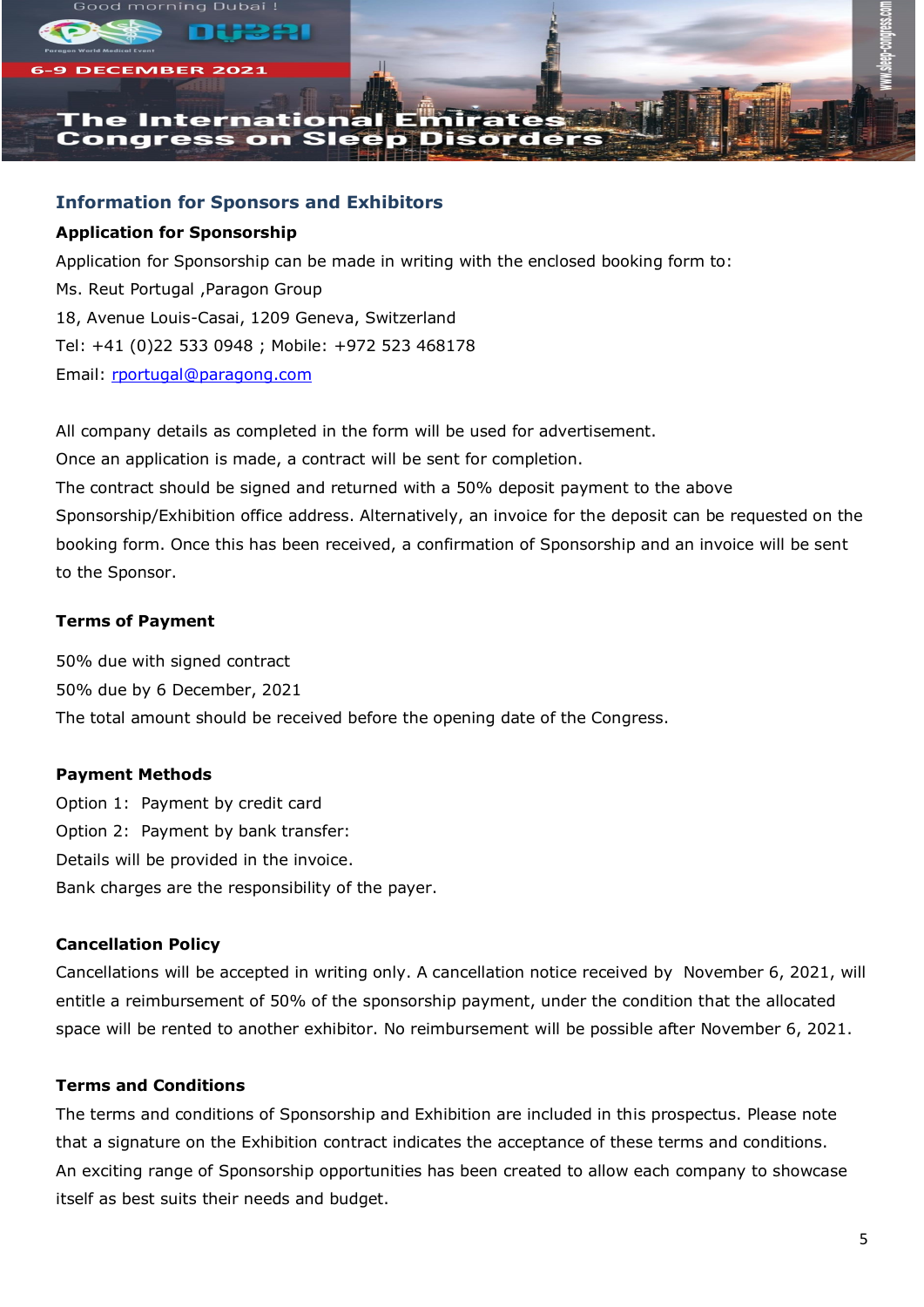

# **Sponsorship Opportunities**

| <b>Sponsorship Packages</b>                          | <b>Platinum</b>                                 | Gold                                                 | <b>Silver</b>                    |
|------------------------------------------------------|-------------------------------------------------|------------------------------------------------------|----------------------------------|
|                                                      | <b>Euro 15,000</b>                              | <b>Euro 10,000</b>                                   | <b>Euro 8,000</b>                |
| Lecture / Workshop<br>30 minutes                     | Yes                                             | No                                                   | No                               |
| Special opportunity -<br>Approved by Secretariat     |                                                 | Company's<br>Logo on<br>Participant's<br><b>Bags</b> | Company's Logo on<br>Name Badges |
| Exhibition open space                                | 12 Sqm                                          | 8 sqm                                                | 6 sqm                            |
| Complementary<br>Conference Badges                   | 6                                               | $\overline{4}$                                       | 3                                |
| Conference Bag inserts                               | 3                                               | $\overline{2}$                                       | N <sub>0</sub>                   |
| Acknowledgment of<br>Sponsorship                     | Yes                                             | Yes                                                  | Yes                              |
| Ad in final program                                  | Yes<br><b>Back-page /Inside</b><br>/ Front page | No                                                   | No                               |
| Name and Logo of<br>company on conference<br>website | Yes                                             | Yes                                                  | Yes                              |
| Certificate of<br>Appreciation                       | Yes                                             | Yes                                                  | Yes                              |
| Social media mentions                                | Yes                                             | Yes                                                  | Yes                              |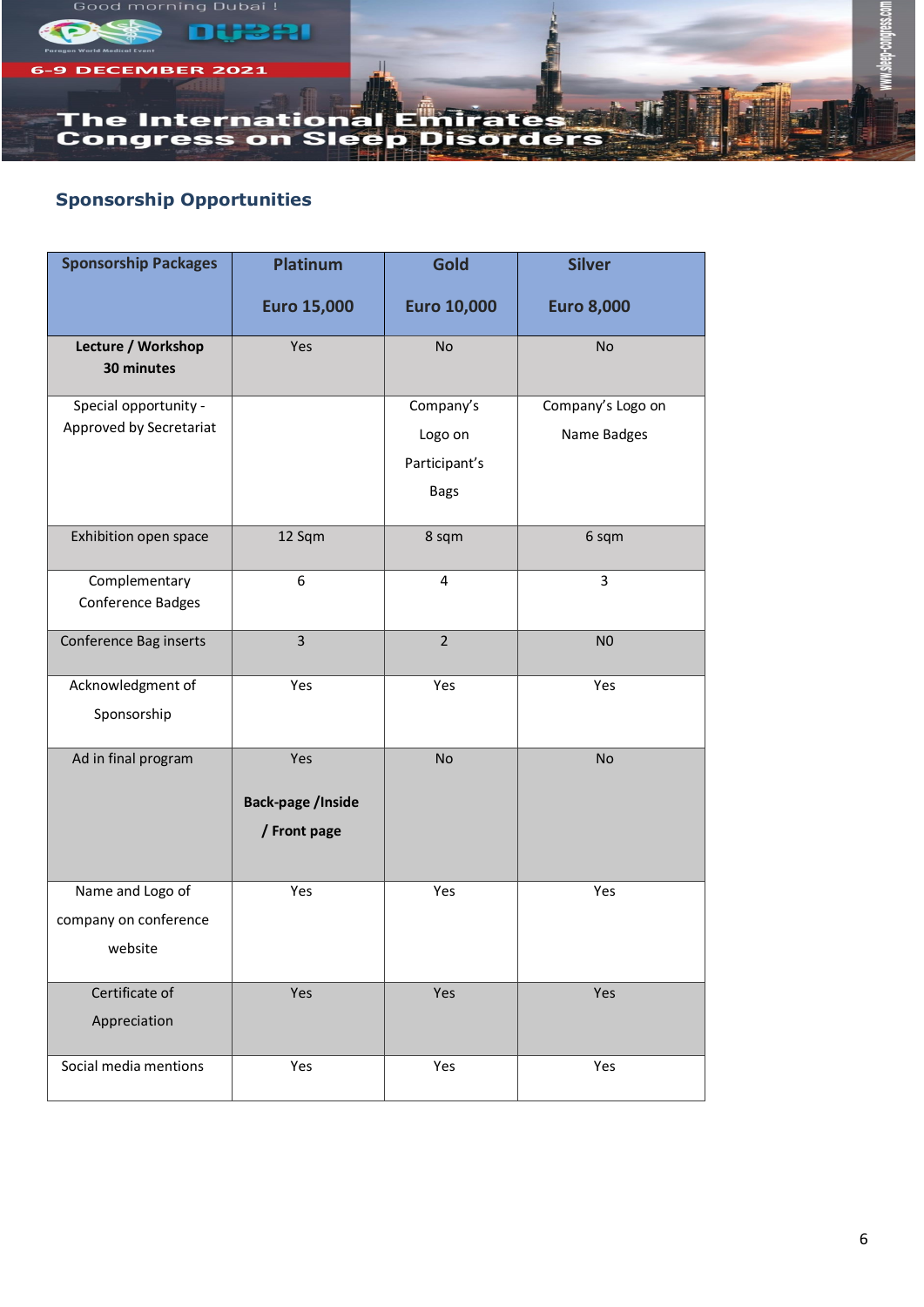

**Sponsorship Packages – More Option**

| Lecture up to<br><b>15 minutes</b> | <b>Conference</b><br>$Bags -$<br>Company's<br><b>Logo</b> | <b>Conference</b><br><b>Lanyards</b> | <b>Promotional</b><br><b>Materials</b> | <b>Advertisement</b><br><b>Final Program/Abstract Book</b>       |
|------------------------------------|-----------------------------------------------------------|--------------------------------------|----------------------------------------|------------------------------------------------------------------|
| Euro 7,500                         | Euro 5,000                                                | Euro 4,000                           | Euro 1,000<br>Per insert               | <b>Back Cover</b><br>Euro 2,000<br>Inside Front Cover Euro 1,500 |
|                                    |                                                           |                                      | A4 Paper Size                          | Inside Back Cover Euro 1,500<br>Inside Page<br>Euro 1,000        |

| <b>Exhibition Open Space Rental</b> |                  |                      |  |
|-------------------------------------|------------------|----------------------|--|
| 250 Euro Per 1 Sqm                  | Minimum of 6 sqm | 2 Exhibitors' badges |  |
| Minimum 1,500 Euro                  |                  |                      |  |

Feel free to speak with our industry manager about a tailor-made individual package for your organization. Anything is possible! [rportugal@paragonp.com](mailto:rportugal@paragonp.com)

See below the packages that we have created for Platinum, Gold, Silver Sponsors.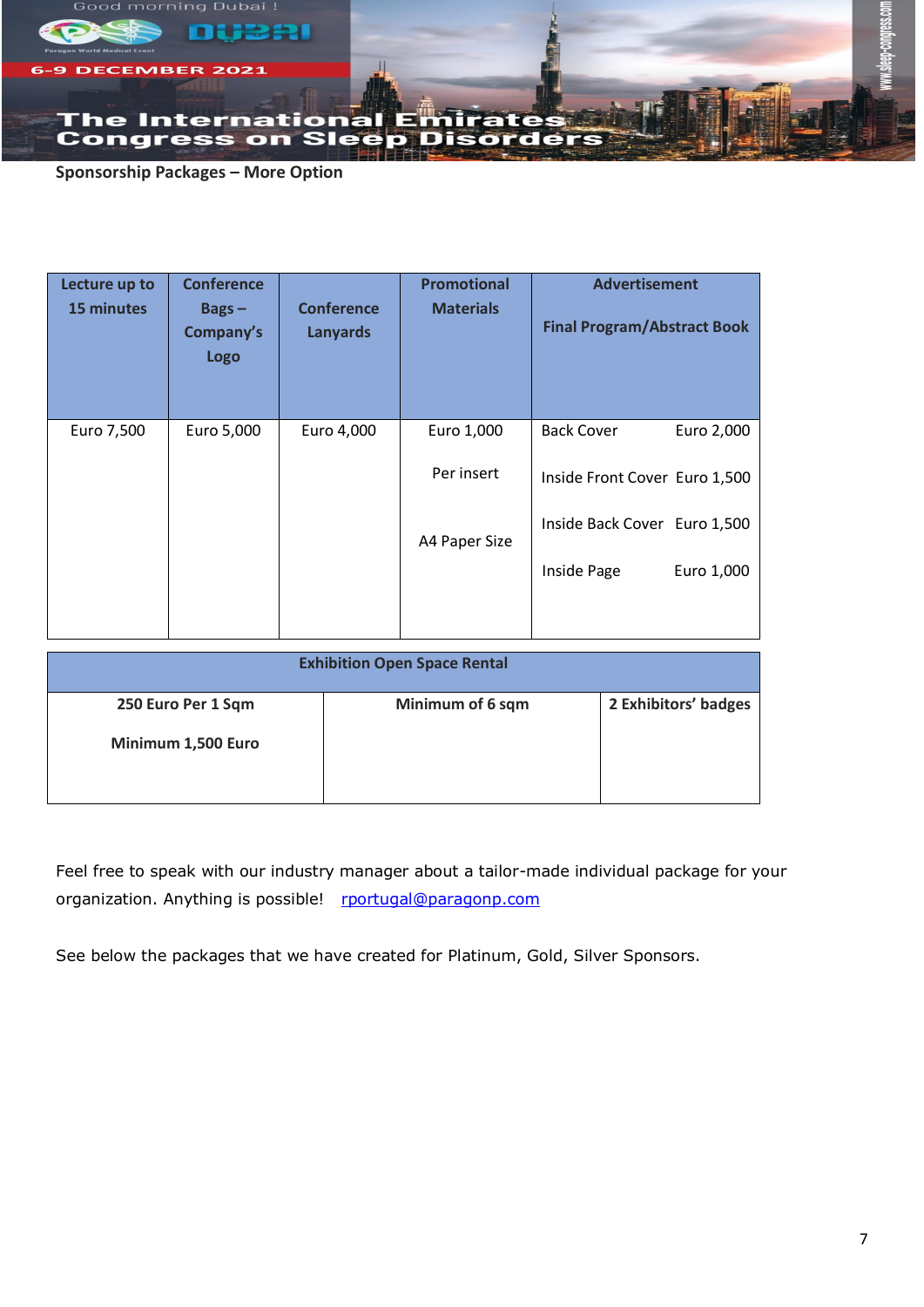

## **Sponsorship Package**

 **Euro 15,000**

Sponsoring one of the lectures in the program or sponsorship a workshop Subject to the approval of the Conference Scientific Committee

### ❖ **Exhibition Space**

12 sqm exhibition open space

### ❖ **Advertisement & Acknowledgement**

- Inclusion of sponsor's lecture/workshop invitation in the participants' bags (insert to be provided by sponsor)
- Inclusion of up to three pieces of promotional material distributed in the participants' Conference bags
- Back-page or inside front-page advertisement in the Final Program, allocated on a first come, first served basis
- Sponsor's logo will be on before lecture/ workshop.
- Sponsor's logo with hyperlink on Conference website
- Inclusion of sponsored lecture/workshop in the program on the Conference website
- Lecture/workshop invitation will be sent out to registered delegates by email 1 month before the Conference
- Platinum Sponsors will be acknowledged as such on the sponsors' board on-site, in the program book and on the conference website

#### ❖ **Registration**

• 6 complimentary Conference registrations

#### ❖ **Conference Logo**

• The right to use the Conference logo (following supplied guidelines) on relevant Conference material, approved by **Secretariat** 

# **Gold Sponsorship Package Euro Euro 10,000**

#### ❖ **Exhibition Space**

6 sqm exhibition open space

#### ❖ **Conference Bags**

- Each participant will receive a bag
- The bag will bear the sponsor's and conference logos

#### ❖ **Advertisement & Acknowledgement**

- Inclusion of two pieces of promotional material distributed in the participants' Conference bags
- Sponsor's logo with hyperlink on Conference website
- Gold Sponsors will be acknowledged as such on the sponsors' board on-site, in the program book and on the conference website

#### ❖ **Registration**

4 complimentary Conference registrations

### ❖ **Conference Logo**

• The right to use the Conference logo (following supplied guidelines) on relevant Conference material, approved.<br>hy Secretariat by Secretariat .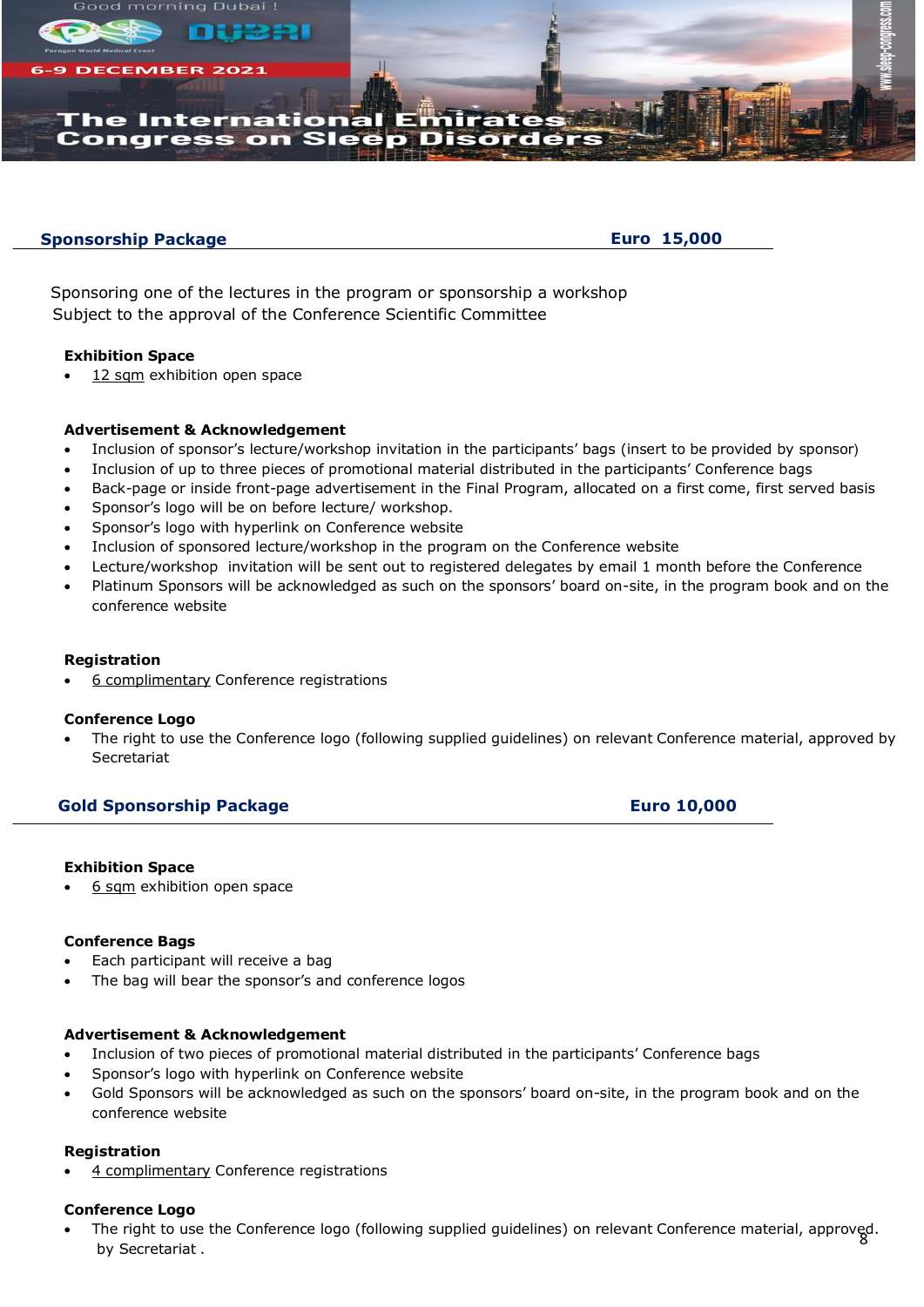

# **Silver Sponsorship Package Euro 8,000**

## **Name tags (For all Silver Sponsors)**

The company's logo will appear on the name tags

### **Exhibition Space**

• 6 sqm exhibition open space

## **Advertisement & Acknowledgement**

- Sponsor's logo with hyperlink on Conference website
- Silver Sponsors will be acknowledged as such on the sponsors' board on-site, in the program book and on the conference website
- Inclusion of one piece of promotional material distributed in the participants' Conference bags

## **Registration**

• 3 complimentary Conference registrations

## **Conference Logo**

• The right to use the Conference logo (following supplied guidelines) on relevant Conference material, approved by Secretariat

## **Exhibition Space**

A commercial and professional exhibition will take place parallel to the Global Summit hours. We wish to maximize the exhibitor's exposure to the delegates, for this reason all coffee breaks will be held in the exhibition area.

Please note that the final exhibition set up, opening and dismantling schedule will be updated in the technical manual.

**Open Space Rental -** The price for open space is Euro 250 per square meter Minimum size is 6 Sqm at the cost Euro 1500

Ordering an Open Space includes:

- 2 Exhibitors' badge
- 1 table, 2 chairs , 1 electrical socket.
- Welcome Reception for registered exhibitors (for 2)
- Tea/coffee and lunch for registered exhibitors (for 2)
- Cleaning Service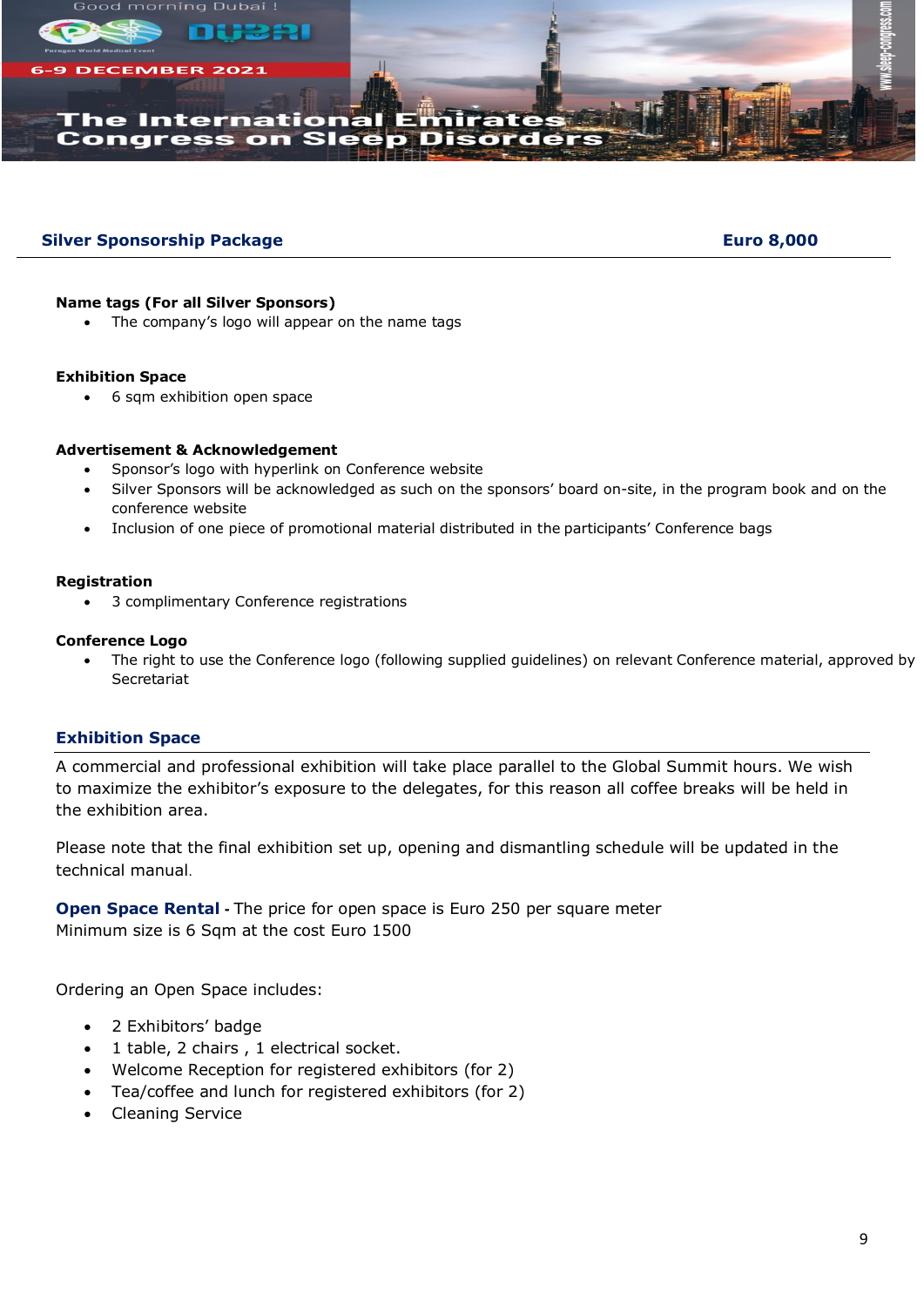

## **Acknowledgements**

Please note that all Exhibition options include:

- Exhibitors' logo with hyperlink on Conference website
- Acknowledgement on Sponsors / Exhibitors Boards on-site
- Acknowledgement in the Sponsors / Exhibitors List in the Final Program

Please forward your company logo (in 300 dpi format) in color (png/jpeg) version to

[rportugal@paragong.com](mailto:rportugal@paragong.com)

•

# **Guidelines for Sponsors & Exhibitors**

All company details, as filled in the form, will be used to advertise the institute/company in the exhibition's catalogue. The form must be completed and signed and returned to Paragon Group.

Once an application is made a contract will be sent to you for completion. This contract should be signed and returned with a 50% deposit payment to the above sponsorship/exhibition email address. Alternatively, an invoice for the deposit can be requested on the booking form. Once this has been received, a confirmation of sponsorship and an invoice will be sent to the sponsor.

# **Booth Decorations**

Exhibitors are forbidden to extend their booth into the thoroughfare or other areas, which were not ordered and paid for by the exhibitor.

# **Allocation of Exhibition Space**

Space Allocation will be made on a "first come, first served basis". A completed application form accompanied by advance payment should be mailed ensure reservation of a desired location.

## **Exhibitor Registration**

All exhibitors are required to be registered and will receive a badge displaying the exhibiting company name. Two exhibitors' badges will be given for the first 6 sqm booked, and another badge for every 6 sqm thereafter. Any additional exhibitors will be charged an exhibitor registration fee of Euro 250 per person. All registered exhibitors are entitled to the welcome reception, coffee and lunch breaks and sessions.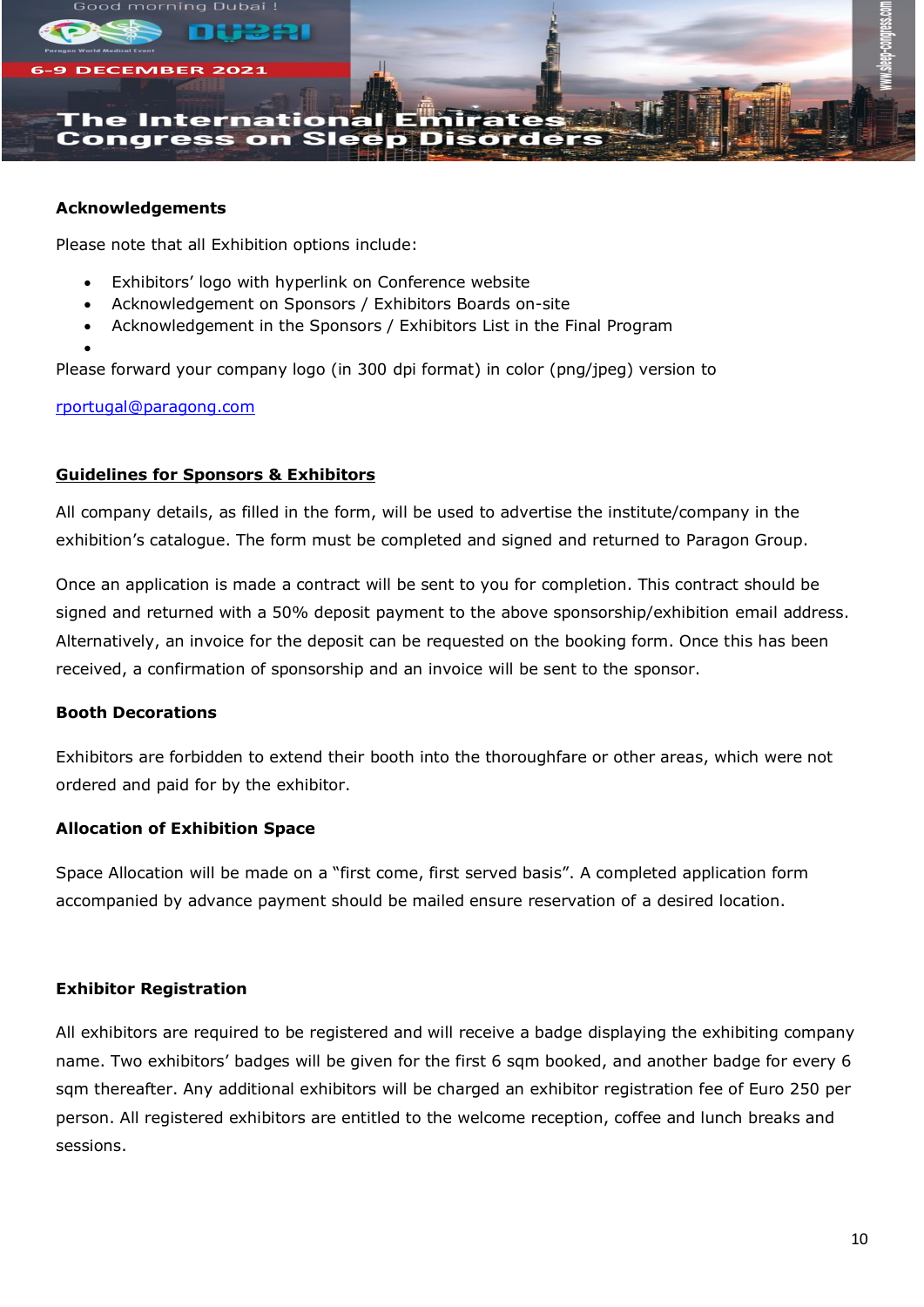

# **Technical/Exhibitor Manual**

A technical manual outlining all technical aspects of exhibiting will be circulated at least 1 month prior to the Global Summit. It will include the following:

- Technical details about the Venue
- Final exhibition details and information

# **Payment Methods**

Upon receipt of the application form with payment, space will be confirmed and an invoice for the balance due will be mailed.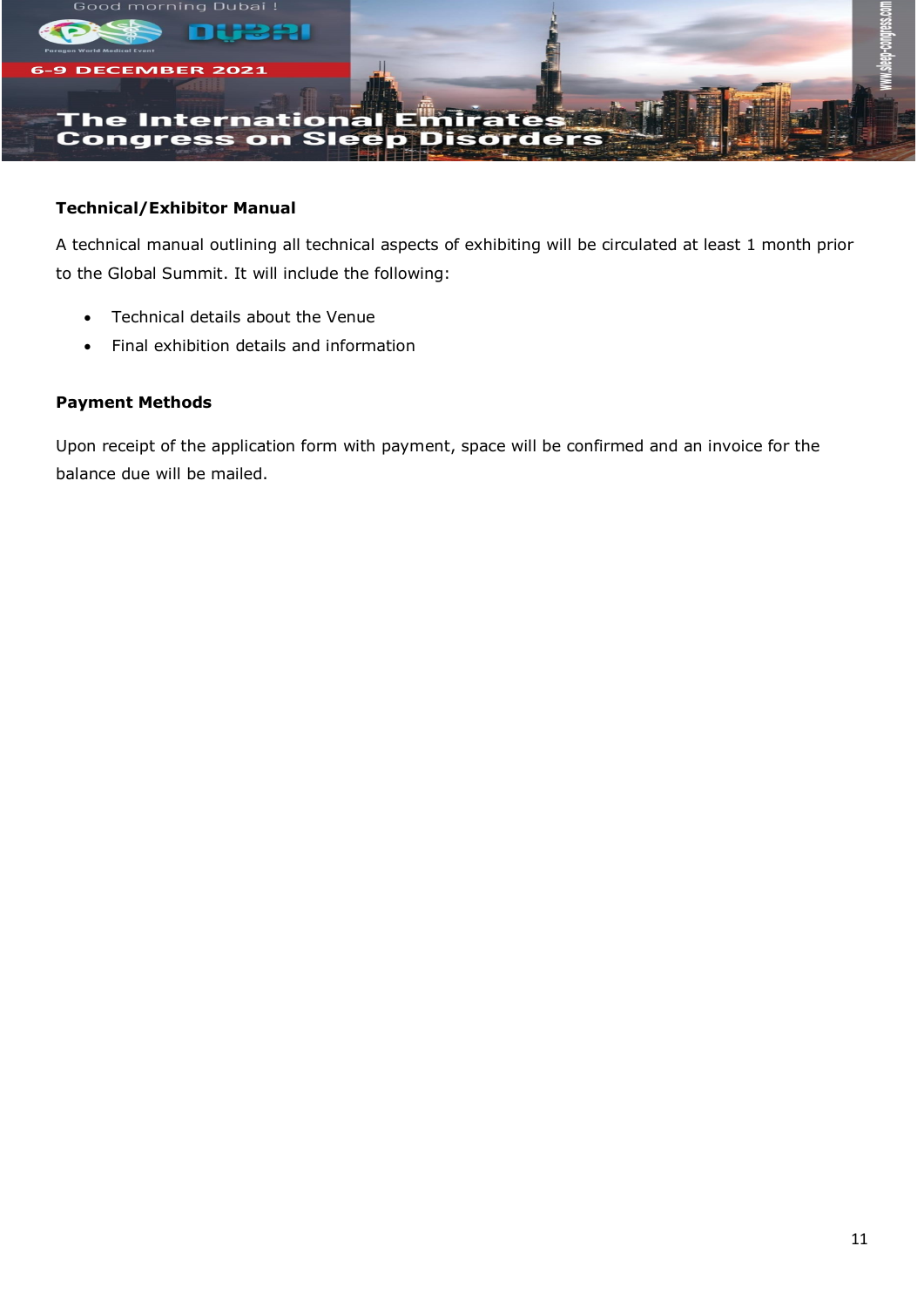

# **Sponsorship & Exhibition Application Form**

Please complete the following information and return to the Exhibition Manager:

Paragon Group Ms. Reut Portugal 18, Avenue Louis-Casai, 1209 Geneva, Switzerland Tel: +41 (0)22 533 0948 ; Mobile: +972 523 468178 Email: [rportugal@paragong.com](mailto:rportugal@paragong.com)

We, the undersigned, express our wish to Sponsor the items marked below in accordance with the terms described in the "Terms of Reservation" below.

| $*$ Company Name  |  |
|-------------------|--|
| Main Contact Name |  |
| Address           |  |
| Post/Zip Code     |  |
| Country           |  |
| Telephone         |  |
| Email             |  |
| Website           |  |

\* Name of the company - as you wish it to appear on all acknowledgments.

Company Representatives that will take part Sleep 2021

(in addition to the contact listed above)

| Representative name** | Email |
|-----------------------|-------|
|                       |       |
|                       |       |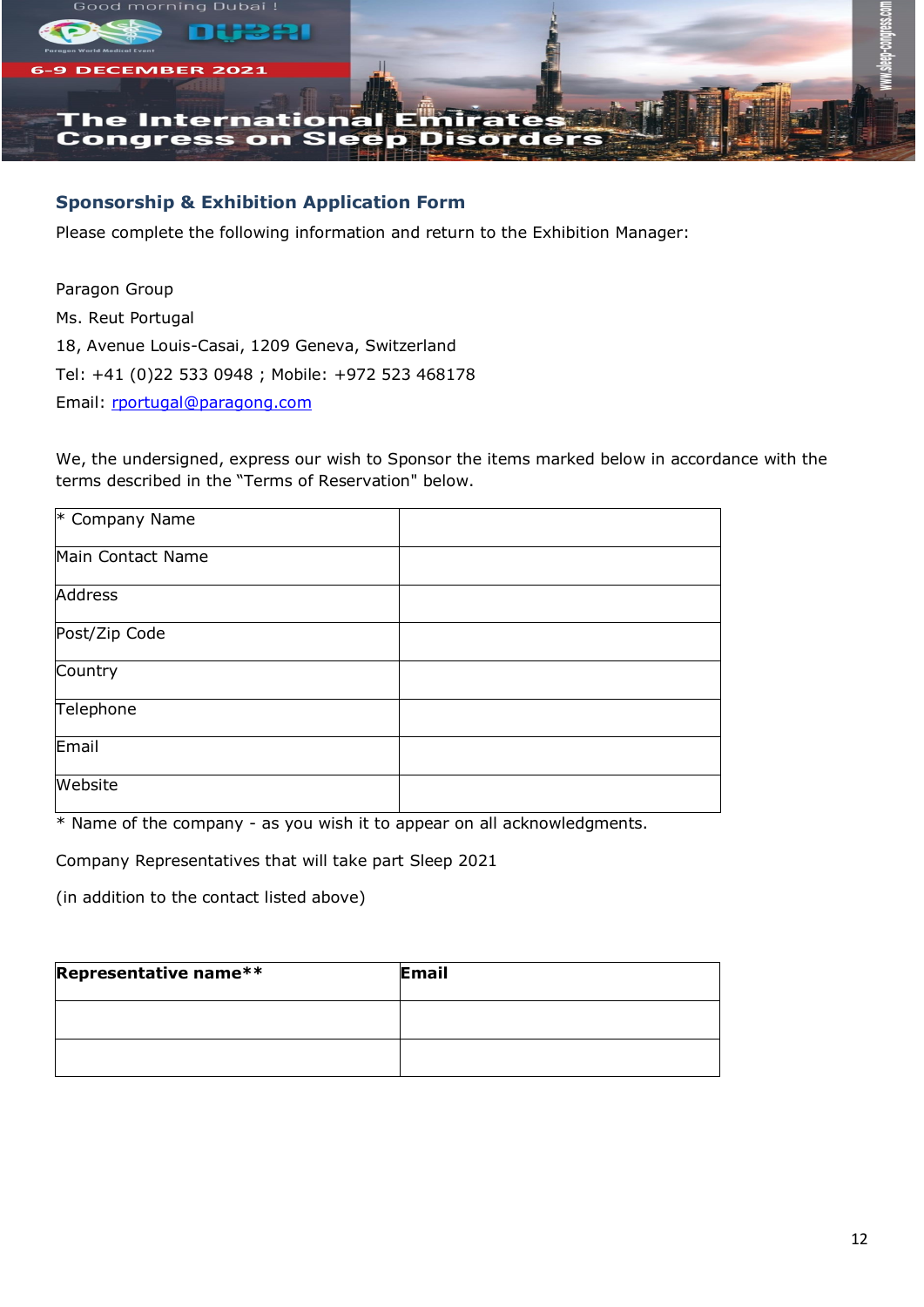

I would like to book the following Sponsorship Items:

| <b>Sponsorship Item</b> | <b>Price Euro</b> |  |
|-------------------------|-------------------|--|
|                         |                   |  |
|                         |                   |  |
|                         |                   |  |
|                         |                   |  |
|                         |                   |  |
|                         |                   |  |
|                         |                   |  |
|                         |                   |  |
|                         |                   |  |
|                         |                   |  |

Notes to the organizers:

# **Terms and Reservation**

Payments from abroad are exempt from local VAT.

If the Name on your Invoice is different from the Sponsor details above

Please mention below all details required for your invoice:

If several entities will split the amount to be paid, each of them should fill out a reservation form on the total amount each company will pay.

Please note: The full amount for the sponsorship must be fully paid before the virtual conference. Sponsors who will not pay in advance will not be allowed to participate in the event.

All bank and Credit Card charges are the responsibility of the ordering company and should be paid at source in addition to the fees above.

# **Terms of Payment:**

50% due with signed contract

50% due by 6 November, 2021

The total amount should be received before the opening date of the Congress.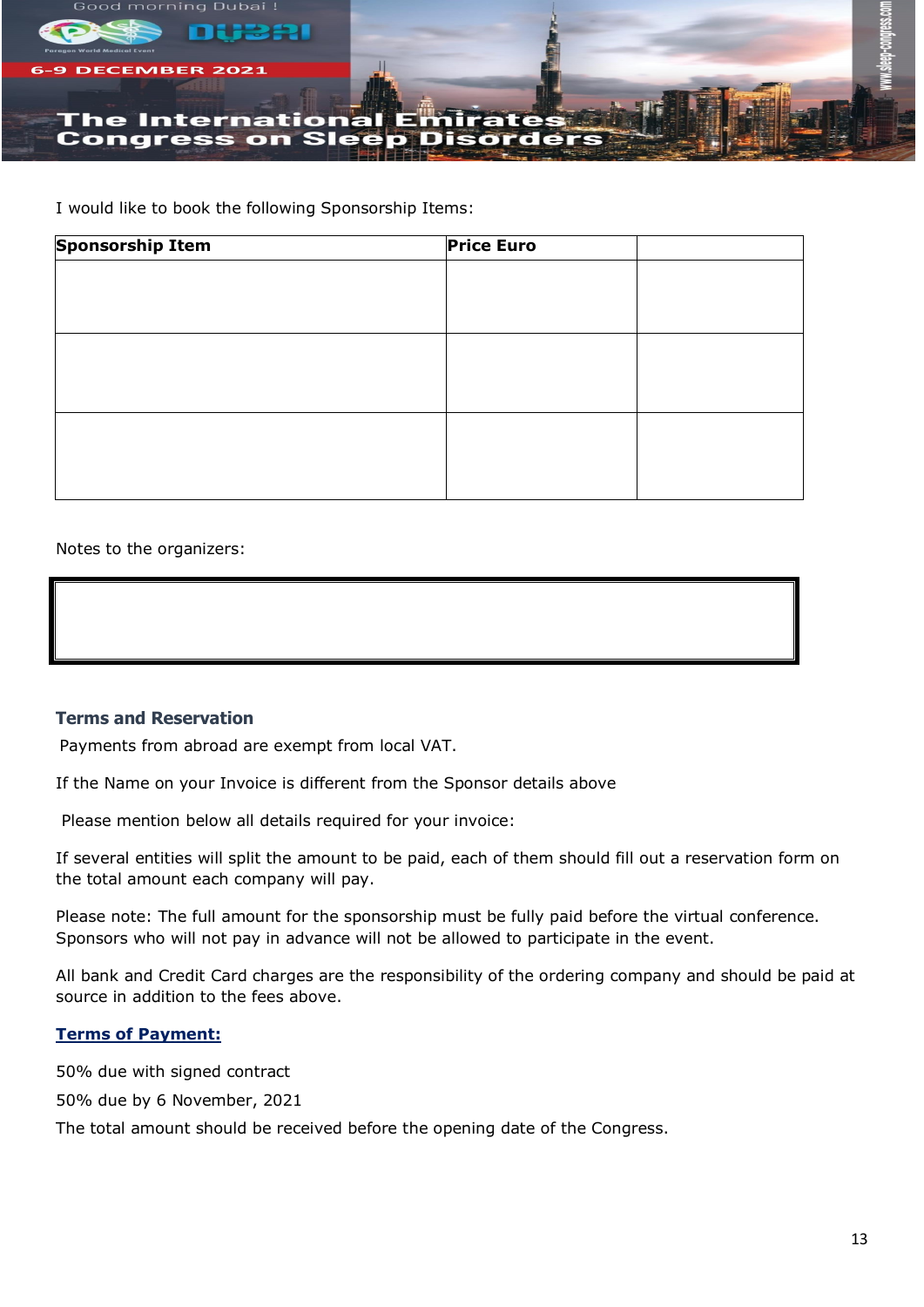

# **Payment Methods:**

# **1.Bank Transfer**:

Details will be provided in the invoice.

\* Bank charges are the responsibility of the payer

# **2. Credit Card**

I hereby authorize Paragon Conventions to charge my credit card for services requested by myself, in the total amount listed below and obligates to not to cancel payment.

| Type of card: ______________________                                                                           |  |
|----------------------------------------------------------------------------------------------------------------|--|
| Credit card no: ________________                                                                               |  |
| Expiry Date: __________________                                                                                |  |
|                                                                                                                |  |
|                                                                                                                |  |
| CVV Code (last 3 digits on reserve side of card or 4 digits for AMEX: ______________________________           |  |
|                                                                                                                |  |
|                                                                                                                |  |
|                                                                                                                |  |
| Signature of Credit Card Holder: __________________________                                                    |  |
| Please note, using payment by foreign credit card includes fee of 2.75% which is charged to the credit<br>card |  |

Date: